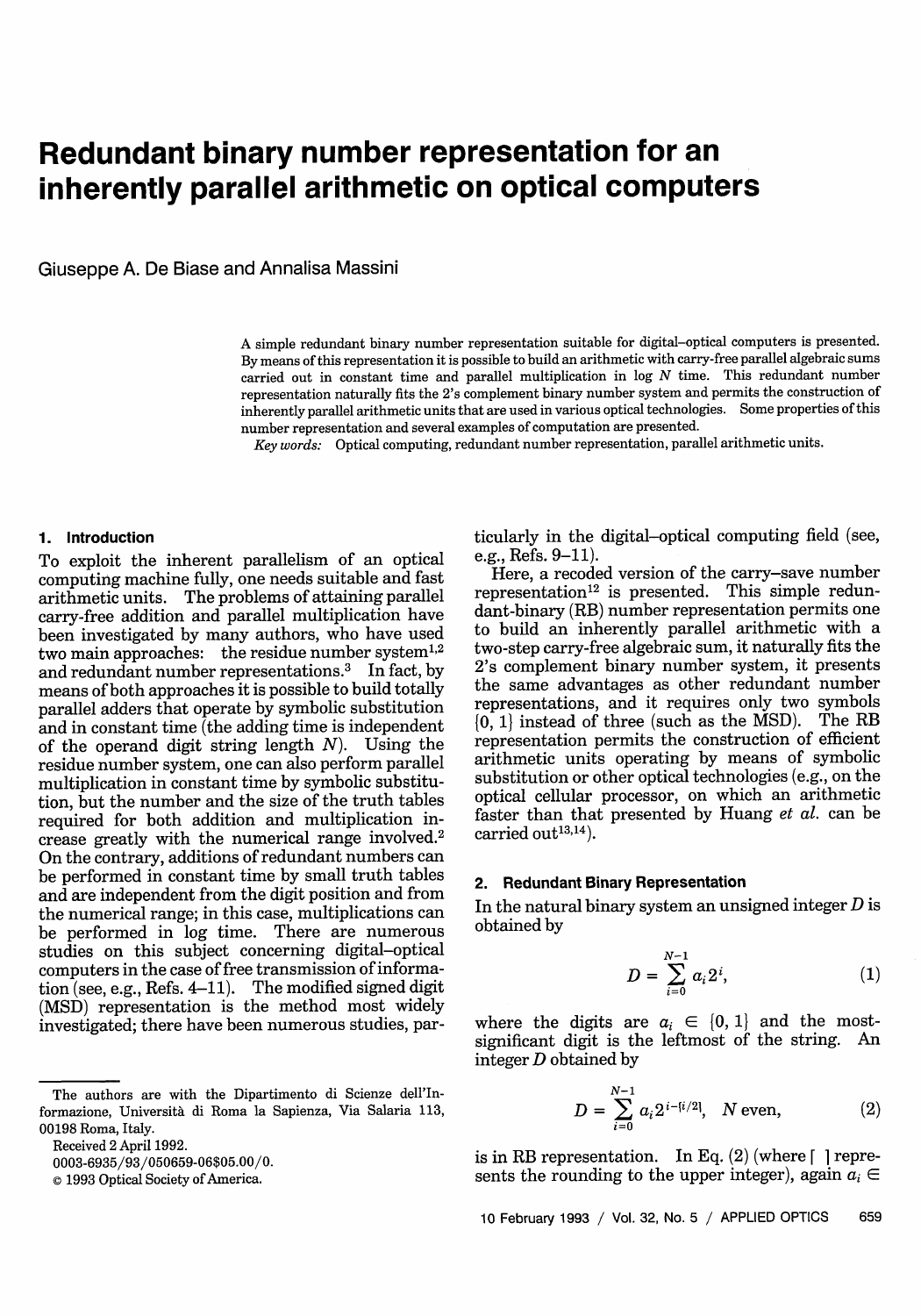{0, 1} and the most-significant digit is the leftmost of the digit string. For  $i = ... 7, 6, 5, 4, 3, 2, 1, 0,$  Eq. 2 generates the following sequence of position weights:

> ... 8 8 4 4 2 2 1 1 *r n r n r n r n.*

This weight sequence characterizes the RB number representation. As can be seen, all position weights are doubled. In each pair of digits of the same weight *n,* the left and the right digit are called, respectively, the *r* (redundant) and the *n* (normal) digit. From Eq. (2) there follows that an RB repre-<br>sentation of a number can be obtained from its binary representation by the use of the following recoding rules:

$$
0 \to 00, \quad 1 \to 01.
$$

The RB number obtained in this way is in canonical<br>form. This coding operation is performable in parallel in constant time (one elemental logic step). Each RB number has a canonical form and several redundant representations. Some examples of unsigned RB numbers, in canonical and redundant representations, are shown in Table 1.

#### **3. Arithmetic with Redundant Binary Numbers**

## **A.** Addition of Unsigned Numbers by Symbolic **Substitution**

The RB number representation permits totally parallel arithmetic operations to be performed by symbolic substitution. The addition of two RB numbers can be performed by using rules defined by truth tables that act on *rn* digit pairs. Table  $2(T_m)$  shows these rules, which, applied in parallel on all pairs of two RB numbers (operands) arranged on two superposed and aligned rows, obtain the pairs of two output RB numbers, still on two superposed and aligned rows. The procedure is described below.

# *Procedure 1*

(a) The input is two superposed and aligned RB numbers.

(b) Step 1 is the parallel application of the rules in Table 2 on all *rn* pairs (this step generates an intermediate sum).

**Table 2. Symbolic Substitution Rule Truth Table for Redundant Binary Number Additiona**

|    |        | u      |    |    |  |
|----|--------|--------|----|----|--|
| l  | 00     | 01     | 10 | 11 |  |
|    | 00     | 10     | 00 | 10 |  |
| 00 | $00\,$ | $00\,$ | 01 | 01 |  |
|    | 00     | 10     | 00 | 10 |  |
| 01 | 01     | 01     | 10 | 10 |  |
|    | 00     | 10     | 00 | 10 |  |
| 10 | 01     | 01     | 10 | 10 |  |
|    | 00     | 10     | 00 | 10 |  |
| 11 | 10     | 10     | 11 | 11 |  |

<sup>a</sup>This table acts on  $rn$  pairs;  $u$  and  $l$  indicate the upper and lower rows (inputs) respectively, of each cell. The lower output pair is shifted left one position.

(c) Step 2 is the parallel application of the rules in Table 2 on all *rn* pairs of the intermediate sum (this step generates the result).

(d) The output is the sum on the lower row and the zero is in canonical form on the upper row.

Figure 1 shows in more detail the alignment and the truncation of RB numbers for a correct application of Table 2.<br>*Remark*.

*Remark.* The input of Table 2 is two pairs of *rn* digits (pairs of digits having the same weight) with digit positions  $i + 1$  and i, respectively; the output is (a) an upper pair *rn* with digit positions  $i + 1$  and  $i$  respectively, and (b) a lower pair *nr* with digit positions  $i + 2$  and  $i + 1$ , respectively. The table is built in such a way that the sum of the input pairs is always equal to the sum of the output pairs.

*Lemma 1.* If Table 2 is applied on two superposed and aligned bit strings representing two RB numbers  $L_{\text{in}}$  and  $U_{\text{in}}$  (lower and upper operand), as shown in Fig. 1, the result is always two superposed and aligned RB numbers  $L_{\text{out}}$  and  $U_{\text{out}}$ , where  $\bar{L}_{\text{in}} + U_{\text{in}}$  =  $L_{\text{out}} + U_{\text{out}}$ .

*Proof.* The application of Table 2 preserves the sum of pairs (see Remark). An RB number is a sum of  $rn$  pairs [see Eq. (2)]; then  $L_{\text{in}} + U_{\text{in}} = L_{\text{out}} + U_{\text{out}}$ .

*Lemma 2.* If Table 2 is applied twice on two superposed and aligned bit strings (upper and lower

**Table 1. Example of Unsigned Redundant Binary Numbers in Canonical and Redundant Representation**

|                  |        | Redundant Binary Representation |        |        |        |           |        |        |        |
|------------------|--------|---------------------------------|--------|--------|--------|-----------|--------|--------|--------|
| Integer          | Binary | Canonical                       |        |        |        | Redundant |        |        |        |
| 0                | 000    | 000000                          |        |        |        |           |        |        |        |
|                  | 001    | 000001                          | 000010 |        |        |           |        |        |        |
| $\boldsymbol{2}$ | 010    | 000100                          | 000011 | 001000 |        |           |        |        |        |
| 3                | 011    | 000101                          | 001001 | 000110 | 001010 |           |        |        |        |
| 4                | 100    | 010000                          | 000111 | 001100 | 001011 | 100000    |        |        |        |
| 5                | 101    | 010001                          | 010010 | 001101 | 001110 | 100001    | 100010 |        |        |
| 6                | 110    | 010100                          | 010011 | 011000 | 001111 | 100100    | 100011 | 101000 |        |
| Π,               | 111    | 010101                          | 010110 | 011001 | 100101 | 100110    | 011001 | 010110 | 101010 |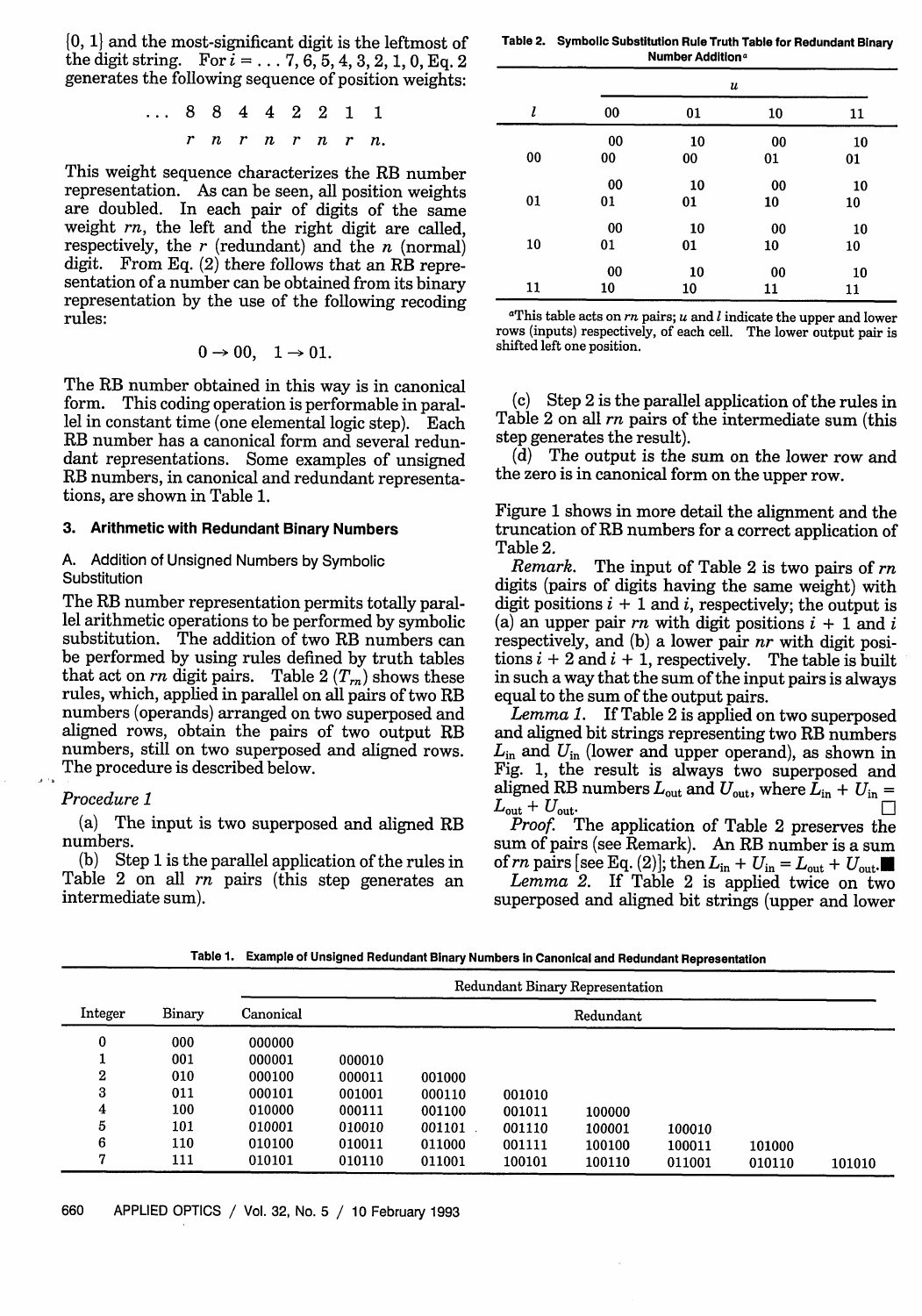

Fig. 1. Parallel application of the rules in Table 2 on two RB numbers to perform addition by symbolic substitution. At each step the input and the output are on two strings:  $a_i$  and  $b_i$  are the bits of the input operands,  $c_i$  and  $d_i$  are the bits of the intermediate sum, and  $s_i$  values are the bits of the result. The symbol  $\emptyset$  is a padded zero.

strings) *N* bits wide (with *N* even), two resulting bit strings are obtained, and the resulting upper string is always formed by  $N$  zeros.

*Proof.* The two input bit strings can be considered strings of pairs,  $\ldots p_2p_1p_0$ , where  $p_i \in \{00, 01, 10, 11\}$ . After the first application of Table 2 the resulting upper string contains only pairs  $p_i \in \{00, 10\}$ . In consequence, during the second application, only columns 00 and 10 of this table are used and only pairs  $p_i = 00$  are generated in the upper string.

*Theorem 1.* Procedure 1 gives the RB representation of the sum of two RB numbers.

*Proof.* Lemma 1 states that the application of Table 2 on two superposed and aligned RB numbers  $U_{\text{in}}$  and  $L_{\text{in}}$  (upper and lower operand) obtains two superposed and aligned RB numbers  $U_{\text{out}}$  and  $L_{\text{out}}$ , with  $U_{\text{in}} + L_{\text{in}} = U_{\text{out}} + L_{\text{out}}$ ; this property is obviously valid also for subsequent applications. Lemma 2 states that, after two applications of this table,  $U_{\text{out}}$  is always a string of *N* zeros (the RB zero in canonical form) and, consequently,  $U_{\text{in}} + L_{\text{in}} = L_{\text{out}}$ .

In Fig. 2 an example of addition of two RB numbers is shown. As can be seen, the addition is completed

| $(409)_{10}$ | $(00001111000100011110)_{RB}$ |
|--------------|-------------------------------|
| $(576)_{10}$ | $(10000000010110101011)_{RB}$ |

| $(214)_{10}$ | $(00001010001000101000)_{RB}$ |
|--------------|-------------------------------|
| $(771)_{10}$ | $(10001010101010110110)_{RB}$ |

| $(0)_{10}$   | $(000000000000000000)_{RB}$   |
|--------------|-------------------------------|
| $(985)_{10}$ | $(10010100110011110010)_{RB}$ |

Fig. 2. Addition of two unsigned RB numbers by symbolic substitution using Procedure 1. After two steps the upper row is zeroed, and the lower row contains the sum.

in parallel in constant time (two elemental logic steps).

## B. Signed Numbers and Algebraic Sum

Following the definition of RB numbers, and in analogy with the 2's complement binary system, a signed RB number is obtained by

$$
D = -\sum_{i=N-2}^{N-1} a_i 2^{i-|i/2|} + \sum_{i=0}^{N-3} a_i 2^{i-|i/2|}, \quad N \text{ even.} \quad (3)
$$

Equation (3) guarantees that the canonical representation of a signed RB number can be obtained from the corresponding 2's complement binary number with the same recoding used for unsigned numbers.

The same procedure of the addition of two unsigned RB numbers obtains the algebraic sum of two signed RB numbers (see Theorem 1). Hence the additive inverse of an RB number is obtained by the following Procedure 2, which is similar to that used in the 2's complement number system, taking into account the fact that the value of the negation of all RB representations of the number  $(0)_{10}$  is  $(-2)_{10}$  [in the 2's complement binary system it is  $(-1)<sub>10</sub>$ .

#### *Procedure 2*

(a) The input is an RB number.

(b) In step 1 all digits of the RB number are negated.

(c) Step 2 is the algebraic sum between the RB canonical form of  $(2)_{10}$  and the RB number.

(d) The output is the additive inverse of an RB number.

By using the additive inverse of an RB number, the subtraction of two signed RB numbers is then permitted. The additive inverse of an RB number can be obtained in parallel and in constant time (three logic steps). Figure 3 shows examples of the computation of the algebraic sum of two RB numbers and of the additive inverse of an RB number.

#### **C.** Decoding

In computing the value of an RB number, the use of Eq. (2) can generate values outside the range of the corresponding binary number or of the 2's complement binary number. This fact can mask the true sign of RB signed numbers.

Let  $RB_n$  and  $RB_r$  be two digit strings,  $RB_n$  =  $\ldots$   $n_6n_4n_2n_0$  and RB<sub>r</sub> =  $\ldots$   $r_7r_5r_3r_1$ , where *n* is the normal digit of an RB number and  $r$  is the redundant one. The decoding of RB numbers, with the correct truncation, can always be performed with the following simple procedure that derives directly from the RB number definition.

#### *Procedure 3*

(a) The input is  $RB_n$  and  $RB_r$ .

(b) Step 1 is the binary addition  $RB_n + RB_r$ . Only the first  $N/2$  bits are considered.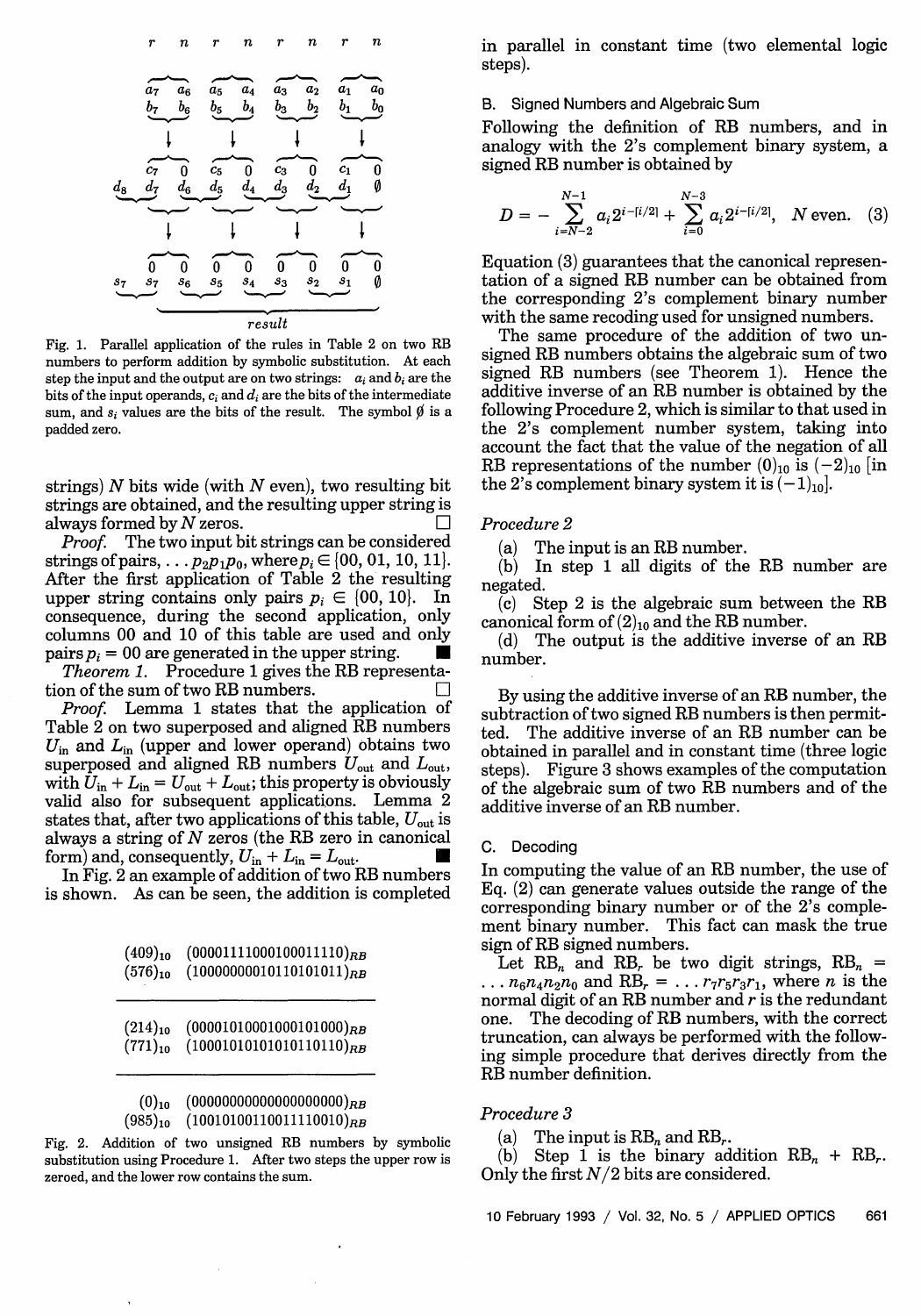| $(419)_{10}$                                        | $(00101000001011000110)_{RB}$                                |
|-----------------------------------------------------|--------------------------------------------------------------|
| $(-452)_{10}$                                       | $(10000000011000110111)_{RB}$                                |
| $(10)_{10}$                                         | $(0000000000010001000)_{RB}$                                 |
| $(-43)_{10}$                                        | $(10101000110011001110)_{RB}$                                |
| $\begin{array}{c} (0)_{10}\ (-33)_{10} \end{array}$ | $(000000000000000000)_{RB}$<br>$(10101001000110011010)_{RB}$ |
|                                                     | (a)                                                          |
| $(499)_{10}$                                        | $(00011001001101110110)_{RB}$                                |
| $(-501)_{10}$                                       | $(11100110110010001001)_{RB}$                                |
| $(2)_{10}$                                          | $(0000000000000000100)_{RB}$                                 |
| $(-351)_{10}$                                       | $(10001000100000000010)_{RB}$                                |
| $(-148)_{10}$                                       | $(10100010100010010000)_{RB}$                                |
| $(0)_{10}$                                          | $(000000000000000000)_{RB}$                                  |
| $(-499)_{10}$                                       | $(00101011000010100010)_{RB}$                                |
|                                                     |                                                              |

(b)

Fig. 3. (a) Algebraic sum of two signed numbers; (b) computation of the additive inverse of an RB number by means of Procedure 2.

(c) The output is the corresponding binary or 2's complement binary number.

Namely, RB numbers can be converted into binary or 2's complement binary ones by splitting the RB number into two binary numbers: the first is obtained by the  $n$  digits and the second is obtained by the r digits. The binary sum of these two numbers obtains the expected value in natural binary representation. Using CLA adders,<sup>15</sup> one can perform this operation in  $\widetilde{O}(\log_2 N)$  time. Signed numbers (in 2's complement binary representation) can be encoded as (decoded from) signed RB numbers by the same rules used for unsigned numbers. An example of decoding is shown in Fig. 4. If an RB number is in canonical

| $(11100110110010001001)_{RB}$ |                                      |  |  |  |
|-------------------------------|--------------------------------------|--|--|--|
| $RB_n+$<br>$RB_r =$           | $(1010100001)_2$<br>$(1101101010)_2$ |  |  |  |
|                               | $(-501)_{10}$ $(1,1000001011)_{2}$   |  |  |  |

Fig. 4. Example of decoding of a signed RB number. The least-significant  $N/2$  bits of the result are the binary or 2's complement binary value,

form, the decoding operation is trivial and performable in parallel in constant time (one elemental logic step; see Section 2). The nonconstant time complexity of the decoding operation is not a serious problem because this operation is used only when the data must be presented to the external world.

D. Multiplication

Equation (2) guarantees that the RB numbers have shifting properties similar to those of positional number systems. In fact, multiplication by two is obtained if the RB number is shifted left by two positions. Keeping this fact in mind, one can carry out a multiplication algorithm with  $O(\log_2 N)$  time complexity following the same outline as Vuillemin<sup>12</sup> or Takagi *et al.* **1 <sup>6</sup>** (redundant binary tree).

### **4. Properties of Redundant Binary Representation**

#### A. Zero and Its Detection

In the case of unsigned RB numbers the  $(0)_{10}$  has only the RB canonical form (see Table 1) and is hence easily detectable. In the case of signed RB numbers,  $(0)_{10}$  has many RB representations. As an example, for six-digit signed RB numbers the representations of the  $(0)_{10}$  are

$$
(0)_{10} \leftrightarrow (000000)_{RB} (101011)_{RB} (101100)_{RB}
$$
  

$$
(100111)_{RB} (010111)_{RB} (011100)_{RB} (011011)_{RB}.
$$

This difficulty can be overcome by using the number  $(-1)_{10}$  instead of  $(0)_{10}$ . In fact, any redundant representation of the number  $(-1)_{10}$  obtains the canonical representation of the  $(-1)_{10}$  if the following rules acting on *rn* pairs are applied (see Theorem 2 in Appendix A):

$$
01 \rightarrow 01, \quad 10 \rightarrow 01; \tag{4}
$$

then the  $(-1)_{10}$  can be detected. If the result of an algebraic sum between an RB number and an RB representation of  $(-1)_{10}$  is an RB representation of the number  $(-1)_{10}$  again, this RB number is a representation of  $(0)_{10}$ . Then the procedure to detect the number  $(0)_{10}$  can be as shown below.

#### *Procedure 4*

(a) Input an RB number.

(b) Step 1 is the algebraic sum between the RB canonical form of  $(-1)_{10}$  and the RB number.

(c) Step 2 is the application of rules (4) to the result.

(d) The output is the RB canonical form of  $(-1)_{10}$ or of another RB number.

Procedure 4 can be used to compare two RB numbers by our using the following procedure.

#### *Procedure 5*

(a) The input is the first RB number and the additive inverse of a second RB number.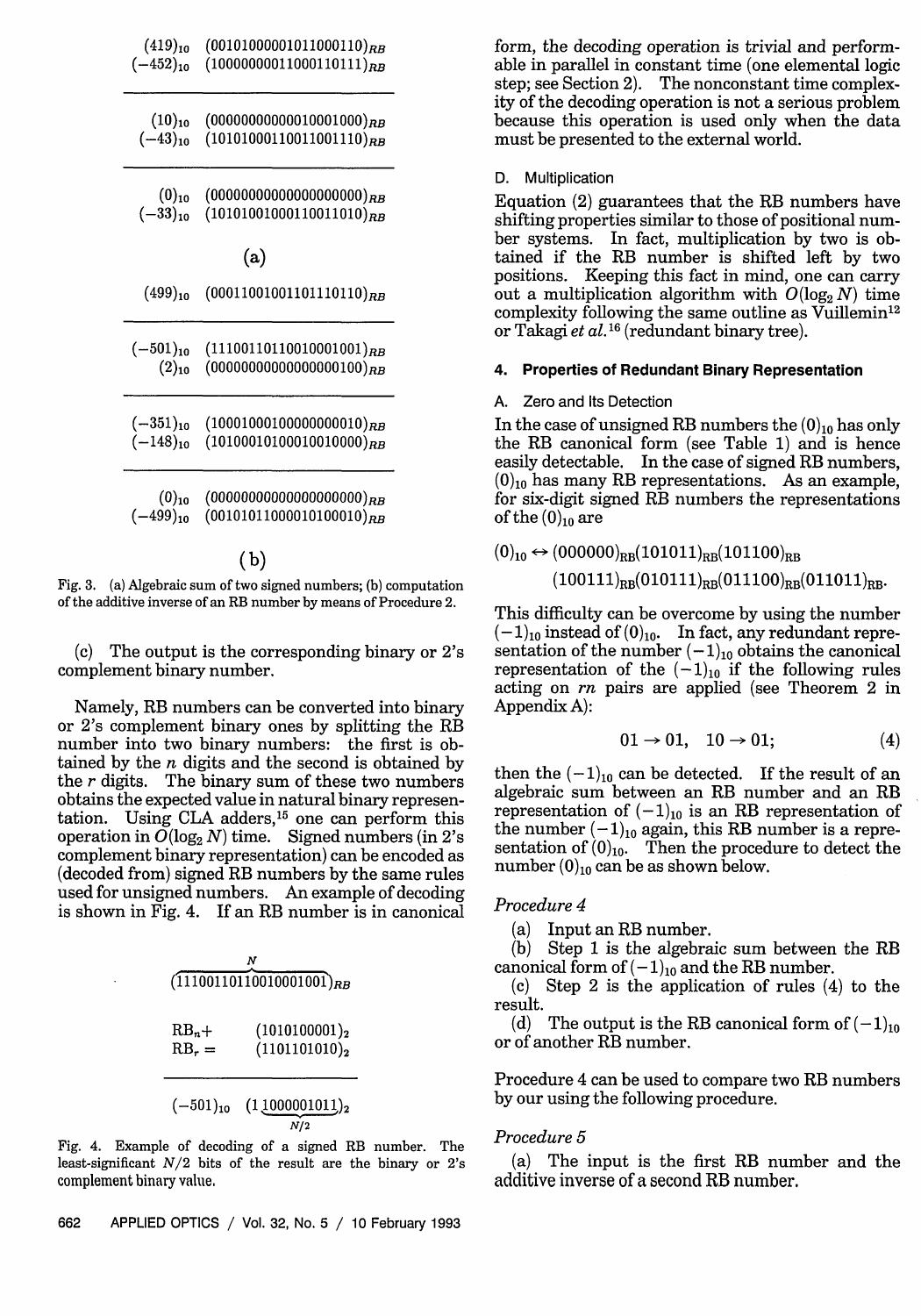|                                                                 | $(53)_{10}$                                        | $(-39)_{10}$                                   |  |  |  |
|-----------------------------------------------------------------|----------------------------------------------------|------------------------------------------------|--|--|--|
| $(27353)_{10}$                                                  | $(00\,00000100110100100001010010000110010)_{RB}$   |                                                |  |  |  |
| $(30429)_{10}$                                                  | $(00\,0000010100110101,00\,0101000101001101)_{RB}$ |                                                |  |  |  |
|                                                                 | $(59)_{10}$                                        | $(-35)_{10}$                                   |  |  |  |
|                                                                 |                                                    |                                                |  |  |  |
|                                                                 | $(44)_{10}$                                        | $(-60)_{10}$                                   |  |  |  |
| $(22724)_{10}$                                                  | $(00\,0000100010100000000101000000000000)$ $RB$    |                                                |  |  |  |
| $(35058)_{10}$<br>$(000000101011001100001010010010110100)_{RB}$ |                                                    |                                                |  |  |  |
|                                                                 | $(68)_{10}$                                        | $(-14)_{10}$                                   |  |  |  |
|                                                                 |                                                    |                                                |  |  |  |
|                                                                 | $(0)_{10}$                                         | $(0)_{10}$                                     |  |  |  |
| $(0)_{10}$                                                      |                                                    |                                                |  |  |  |
| $(57782)_{10}$                                                  |                                                    | $(0000010011101100000101000100011101000)_{RB}$ |  |  |  |
|                                                                 | $(112)_{10}$                                       | $(-74)_{10}$                                   |  |  |  |

Fig. 5. Example of the algebraic sum of two concatenated RB numbers. Each string can be considered as a single RB number or as two RB numbers separated by a pair  $p_i = 00$ .

(b) Step 1 is the algebraic sum between the two RB numbers.

**(c)** Step 2 is the application of Procedure 4 to the  $result.$ <br>(d)

The output is the RB canonical form of  $(-1)_{10}$ or of another RB number.

#### **B. Concatenation of Redundant Binary Numbers**

The algebraic sum of RB numbers presents a property that is useful for optical computers, in which information is organized on a two-dimensional (2-D) array with rows much wider than the length of the number digit string. A digit string may be considered either as a single RB number or as the concatenation of many RB numbers; in this case, Procedure 1 obtains the respective concatenations of the sums when the RB number on both input strings has at least one pair *rn =* 00 on its left end as a separator (see Theorem 3 in Appendix A and the example in Fig. 5).

#### **5. Concluding Remarks**

The efficiency *E* of a redundant number representation can be obtained by

$$
E = \frac{R_B}{R_R},\tag{5}
$$

where  $R_B$  is the number of bits needed in the binary number system and  $R_R$  is the number of bits needed in a redundant number representation to write the same value. The efficiency *E* is related to the numerical range reached by the different number representations when bit strings of the same length are used. In the MSD and carry-save representations, three symbols are needed  $\langle \overline{1}, 0, 1 \rangle$  and  $\langle 0, 1, 2 \rangle$ , respectively), and therefore each digit requires two bits, while the RB representation needs two symbols  $\{0, 1\}$ , requiring only one bit. As one can see from Table 3,

**Table 3. Efficiencies of Different Redundant Number Representations**

| Number<br>Representation                                          | Digit $\times$<br>Position<br>Weight | $_{\rm Bit}$ $\times$<br>Digit |   | Е                 |
|-------------------------------------------------------------------|--------------------------------------|--------------------------------|---|-------------------|
| Binary<br>Modified signed digit<br>Carry-save<br>Redundant binary |                                      | 2<br>2                         | 2 | 0.5<br>0.5<br>0.5 |

the efficiencies of the various redundant representations are all equal. As a consequence, the hardware complexity of computer components is the same in every case. In Table 3 the residue number system is neglected because its efficiency, computed by Eq. (5), strongly decreases when the length of the bit string  $N$ increases.

If the RB number representation is used, the main arithmetic operations on signed numbers are permitted in an inherently parallel manner. The computations are made quickly and are independent of the operand digit string length. The RB number representation naturally fits the 2's complement binary number system, and for this reason, an easy manipulation of signed numbers is permitted. The decoding operation has  $log N$  time complexity (as a MSD representation), but it is needed only when the data are to be presented to the outside world. Using symbolic substitution, one can obtain a two-step algebraic sum with rules having extremely small truth tables.

Because the carry propagation is limited to the adjacent digit the RB arithmetic can also be implemented on an optical cellular processor<sup>13</sup> or on other processors based on a suitable 2-D algebra (see, e.g., Ref. 17). In this way an arithmetic faster than that presented by Huang et al.<sup>14</sup> and with better features is permitted; in fact, the properties of the concatenation of RB numbers can be useful for achieving a type of autoreconfigurable arithmetic unit suitable for 2-D organized data (with free format) or for row-coded images.14

#### **Appendix A**

*Lemma 3.* In the RB representations of the number  $(-1)_{10}$ , only pairs  $rn \in \{01, 10\}$  are present.

*Proof.* If an RB representation of  $(-1)_{10}$  is decoded by means of Procedure 3, the result of this decoding operation has to be  $(\dots 1111)_2$ . This result is possible only if  $RB_n = \overline{RB}_r$ . As a consequence, in each *rn* pair  $a_n = \overline{a}_r$ .

*Theorem 2.* Given any redundant representation of the number  $(-1)_{10}$ , its canonical representation can always be obtained by the following rules acting on *rn* pairs:

$$
01 \rightarrow 01, \quad 10 \rightarrow 01. \qquad \qquad \Box
$$

*Proof:* It follows immediately from Lemma 3 and  $Eq. (2).$ 

10 February 1993 / Vol. 32, No. 5 / APPLIED OPTICS 663